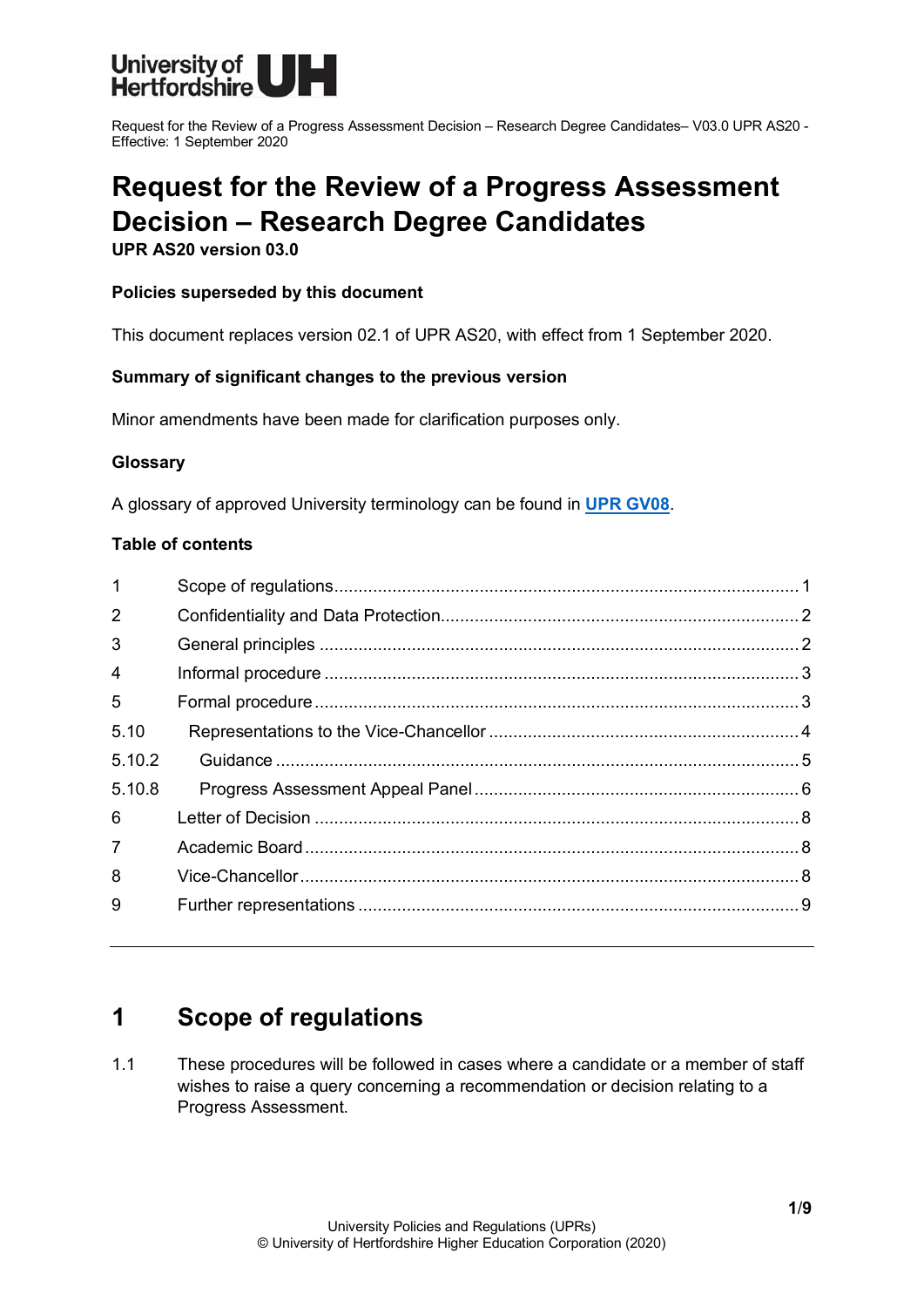1.2 Whilst no restriction is placed on the range of queries, including requests for confirmation, clarification or elaboration of a recommendation or decision, the University may not be able to answer all possible questions, or be able to provide as full a response as may be desired by the candidate raising the query.

# <span id="page-1-0"></span>**2 Confidentiality and Data Protection**

The University will deal with any review under these procedures in accordance with the legal context for data protection.

# <span id="page-1-1"></span>**3 General principles**

- 3.1 Whilst candidates may raise queries about the outcome of a Progress Assessment, the University will not admit queries which consist solely of a challenge to the academic judgement of the Assessment Panel in assessing the merits of a candidate's work, or in reaching a decision or recommendation on progression, based on information relating to the candidate's performance.
- 3.2 Where queries relate to the correctness of a recommendation or decision (such as a request to be given the reasons or a request that it be reconsidered) the University will respond only to those that fall within the permitted grounds for a request for the review of a Progress Assessment decision which are set out in UPR  $\mathsf{AS10^1}.$  $\mathsf{AS10^1}.$  $\mathsf{AS10^1}.$
- 3.3 At all stages of these procedures the powers of the Director of Research Degrees and the Vice-Chancellor are limited to the referral of a case to the Research Degrees Board for reconsideration, where they are satisfied that this is a justifiable course of action.
- 3.4 The Research Degrees Board acts under authority delegated to it by the Academic Board and the decision of the Research Degrees Board on a referred appeal is final other than in exceptional circumstances where the Academic Board may decide to exercise its powers.
- 3.5 With limited exceptions, all written materials considered by the Director of Research Degrees (or nominee) or the Vice-Chancellor in their respective deliberations under this policy will be provided to the candidate.

(**Note:**

The permitted grounds for a request for the review of a Progress Assessment decision are set out in UPR AS10 $^2$ .)

3.6 Candidates should note that at no stage do the procedures set out in this document (UPR AS20) allow for external representation, for example, by a Trade Union representative or a lawyer.

<span id="page-1-2"></span><sup>1</sup> UPR AS10 'Research Degrees - Generic Institutional Regulations'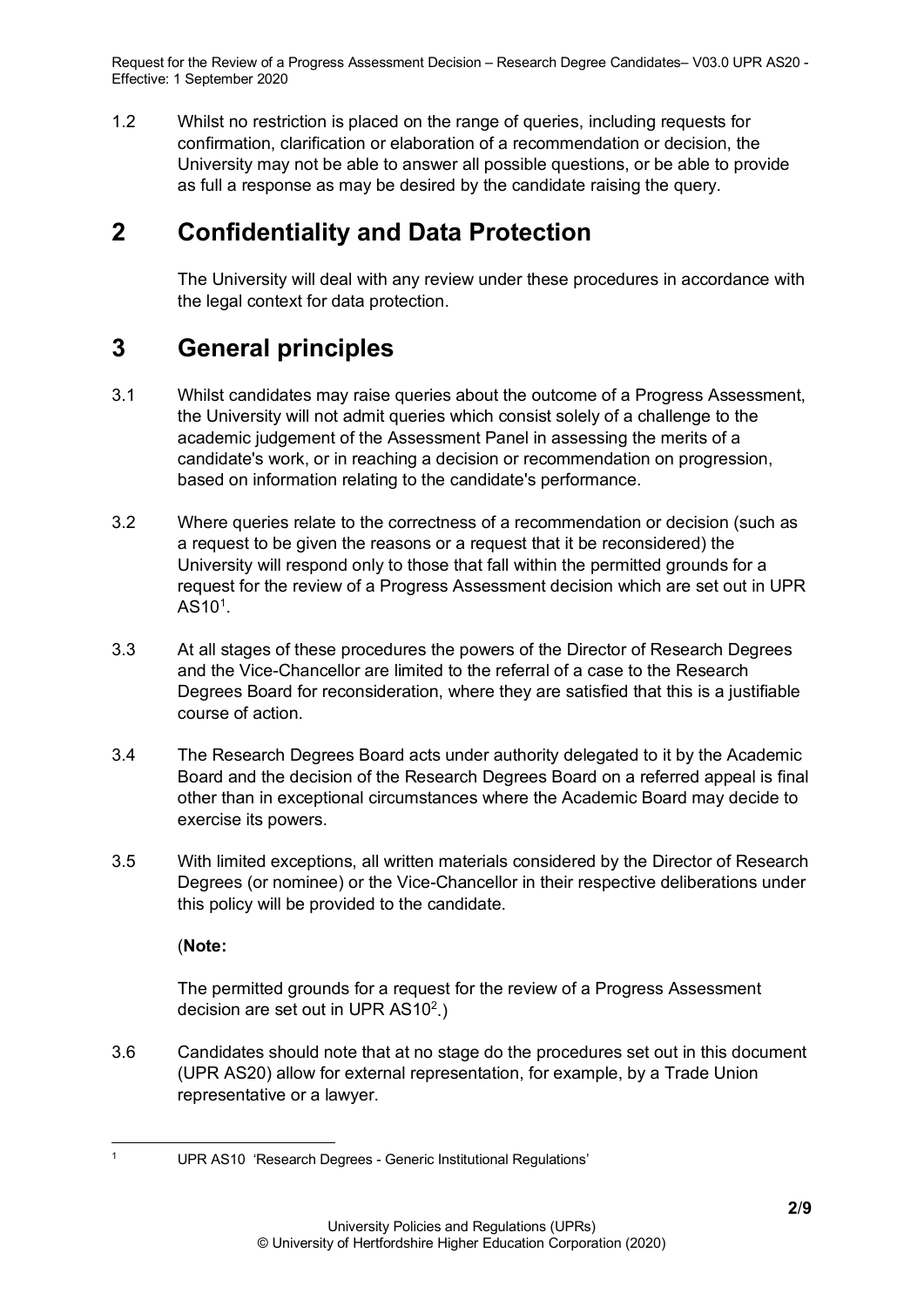3.7 At any meeting concerning the query, the candidate has the right to be accompanied by a Student's Adviser or to be represented by a member or nominee of the Students' Union Executive (see section 5.10.8, iii).

### <span id="page-2-0"></span>**4 Informal procedure**

Within the limits of the permitted grounds set out in UPR AS10<sup>2</sup>, a candidate may initially wish to raise queries informally with the Chair of the Assessment Panel. This should be done at the earliest opportunity, but in any case within five (**5**) working days of the date of the written notification of the outcome of the Progress Assessment. The candidate will receive an answer as quickly as possible. Some queries may take longer to address than others, depending on their nature.

## <span id="page-2-1"></span>**5 Formal procedure**

5.1 Irrespective of whether they have raised a query informally using the procedures set out in section 4 and regardless of whether they have received a response, candidates wishing to request a formal review of an Progress Assessment decision must do so using the procedures set out in this section (5) within ten (**10**) working days of the date of the written notification of the outcome of the Progress Assessment.

#### (**Note for guidance:**

It should be noted that the date referred to in section 5.1, relates to the date of the written notification and not to the date of its receipt.)

- 5.2 Any candidate wishing to request a formal review may seek guidance from the Doctoral College or the Students' Union.
- 5.3 Requests for a formal review must be made in the form of a written submission which must be lodged with the Director of Research Degrees (or nominee) within ten (**10**) working days of the date of the written notification of the outcome of the Progress Assessment.

#### (**Note for guidance:**

It should be noted that the date referred to in section 5.3, relates to the date of the written notification and not to the date of its receipt.)

- 5.4 The candidate's written submission will:
	- a summarise the case and grounds for requesting the review;
	- b indicate the date of the written notification of the outcome of the Progress Assessment;
	- c include any relevant documentary evidence.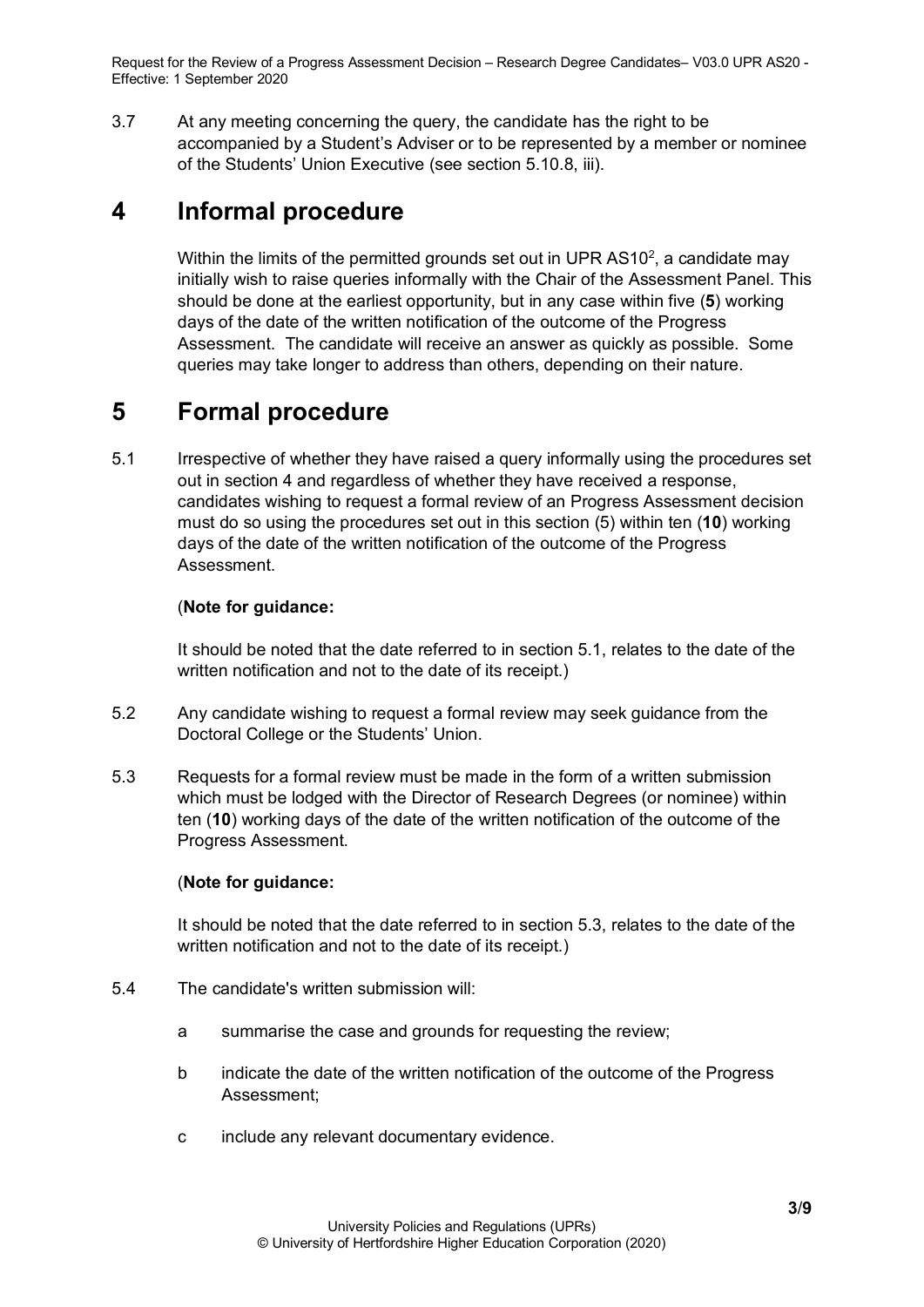- 5.5 Upon receipt of a written request for a review, the Director of Research Degrees (or nominee) will consult colleagues to determine whether there are sufficient grounds to justify a review and may at his or her absolute discretion, meet with the candidate to discuss the matter. Having completed his or her consultations and having reviewed all the evidence, the Director of Research Degrees (or nominee) will within **15** working days of the receipt of the request or as soon as possible thereafter:
	- i dismiss the request, or
	- ii refer the matter to the Research Degrees Board.
- 5.6 In either case (see section 5.5, i or 5.5.ii), the Director of Research Degrees (or nominee) will inform the candidate of his or her decision in writing by means of a **Letter of Decision** in the format set out in section 6 and will provide a copy of the **Letter of Decision** to the Academic Registrar.
- 5.7 Where a request has been referred to the Research Degrees Board, the Research Degrees Board will review the outcome of the Progress Assessment in the light of the candidate's submission, and will take the appropriate action.
- 5.8 The Research Degrees Board may confirm the outcome of the Progress Assessment; invite the Assessment Panel to reconsider the outcome; invite the candidate to re-submit for his or her Progress Assessment under such conditions as the Research Degrees Board may determine at its absolute discretion, either with the original Assessment Panel or with an Assessment Panel newly appointed by the Research Degrees Board; and/or take such other action(s) as the Research Degrees Board at its absolute discretion sees fit having regard to the circumstances.
- 5.9 Where a request has been referred to the Research Degrees Board, the Director of Research Degrees (or nominee) will subsequently notify the candidate, in writing, of the decision of the Board by means of a **Letter of Decision** in the format prescribed in section 6.

#### <span id="page-3-0"></span>**5.10 Representations to the Vice-Chancellor**

- 5.10.1 In the event that either:
	- i a candidate has had their request dismissed by the Director of Research Degrees (or nominee) or
	- ii the outcome of the Progress Assessment remains unchanged after the request has been referred to the Research Degrees Board by the Director of Research Degrees (or nominee),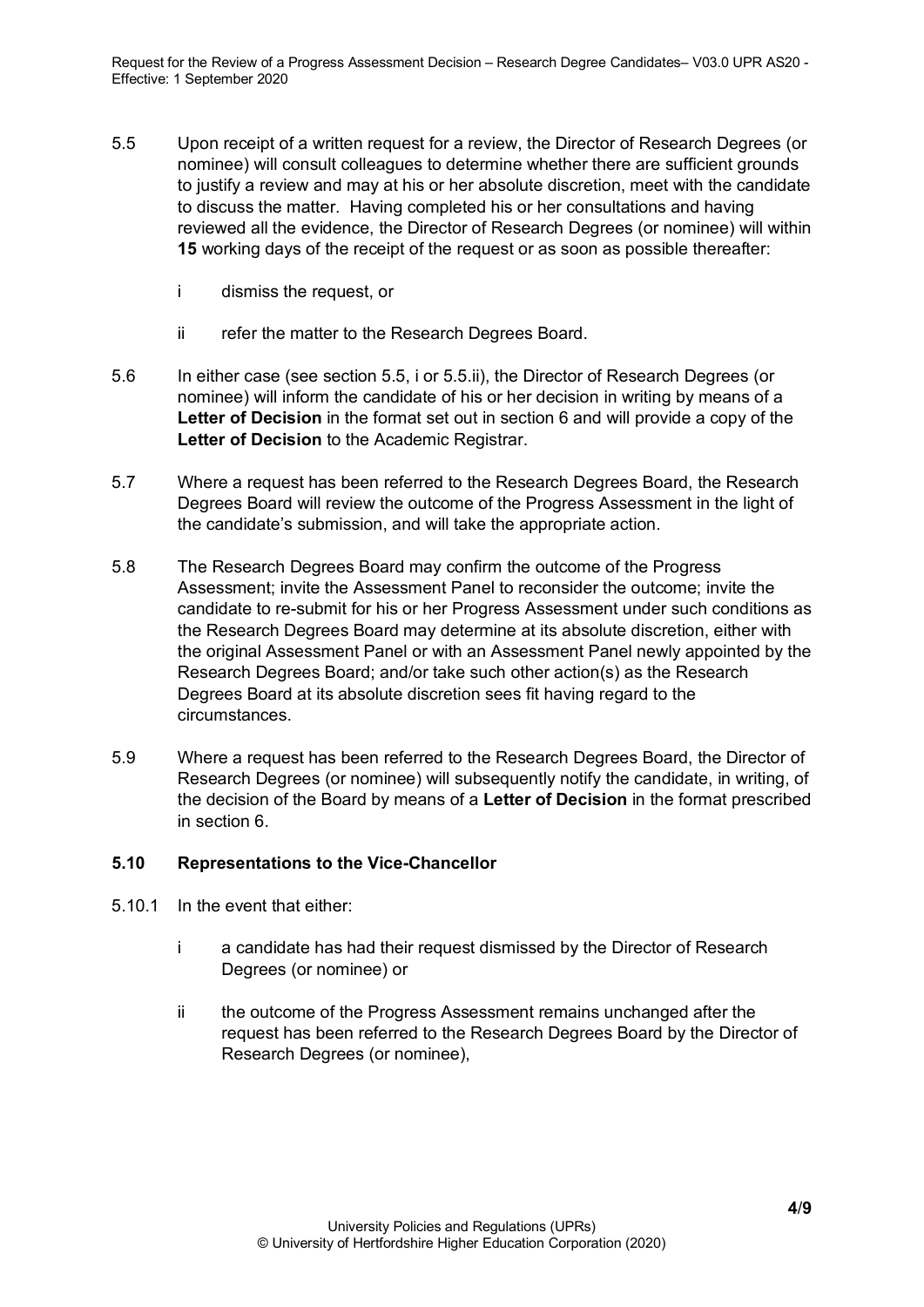then a candidate may, in limited circumstances, make representations to the Vice-Chancellor, in their capacity as Chair of the Academic Board. These representations can be made **only** on the grounds that exceptional circumstances apply but it must be emphasised that any submission to the Vice-Chancellor should not be regarded as merely another opportunity to present the same arguments as those submitted to the Director of Research Degrees (or nominee) and should be made only if the candidate believes that the correct procedure has not been followed and/or that all the relevant circumstances have not been considered and/or there is new evidence not previously considered by the Director of Research Degrees.

#### <span id="page-4-0"></span>5.10.2 **Guidance**

Before making such a submission to the Vice-Chancellor, the candidate is strongly advised to seek guidance from the Dean of School (or nominee) concerned, who may further consult appropriate colleagues within the School. The candidate may also wish to seek advice from the Students' Union.

- 5.10.3 If, having obtained appropriate guidance, the candidate wishes to pursue the matter, they must make a written request to the Vice-Chancellor, within ten (**10**) working days of, as appropriate,
	- i the date of the **Letter of Decision** notifying the candidate that their request has been dismissed (see section 6);
	- ii the date of the written notification from the Research Degrees Board of its decision that the outcome of the Progress Assessment is unchanged;

that they wish the outcome of the Progress Assessment to be reviewed.

#### (**Note for guidance:**

It should be noted that the dates referred to in section 5.10.3, i and ii, relate to the date of the correspondence referred to in the relevant section and not to the date of its receipt.)

- 5.10.4 The written request must be supported by a statement detailing the grounds upon which the review is being sought, together with any relevant documentary evidence.
- 5.10.5 The Vice-Chancellor may decide that an investigation should be conducted into the request for review and may seek further information.
- 5.10.6 The Investigating Officer (normally the Dean of Students) will inform the Academic Registrar (or nominee) that an appeal is pending and of the outcome when the final decision is reached.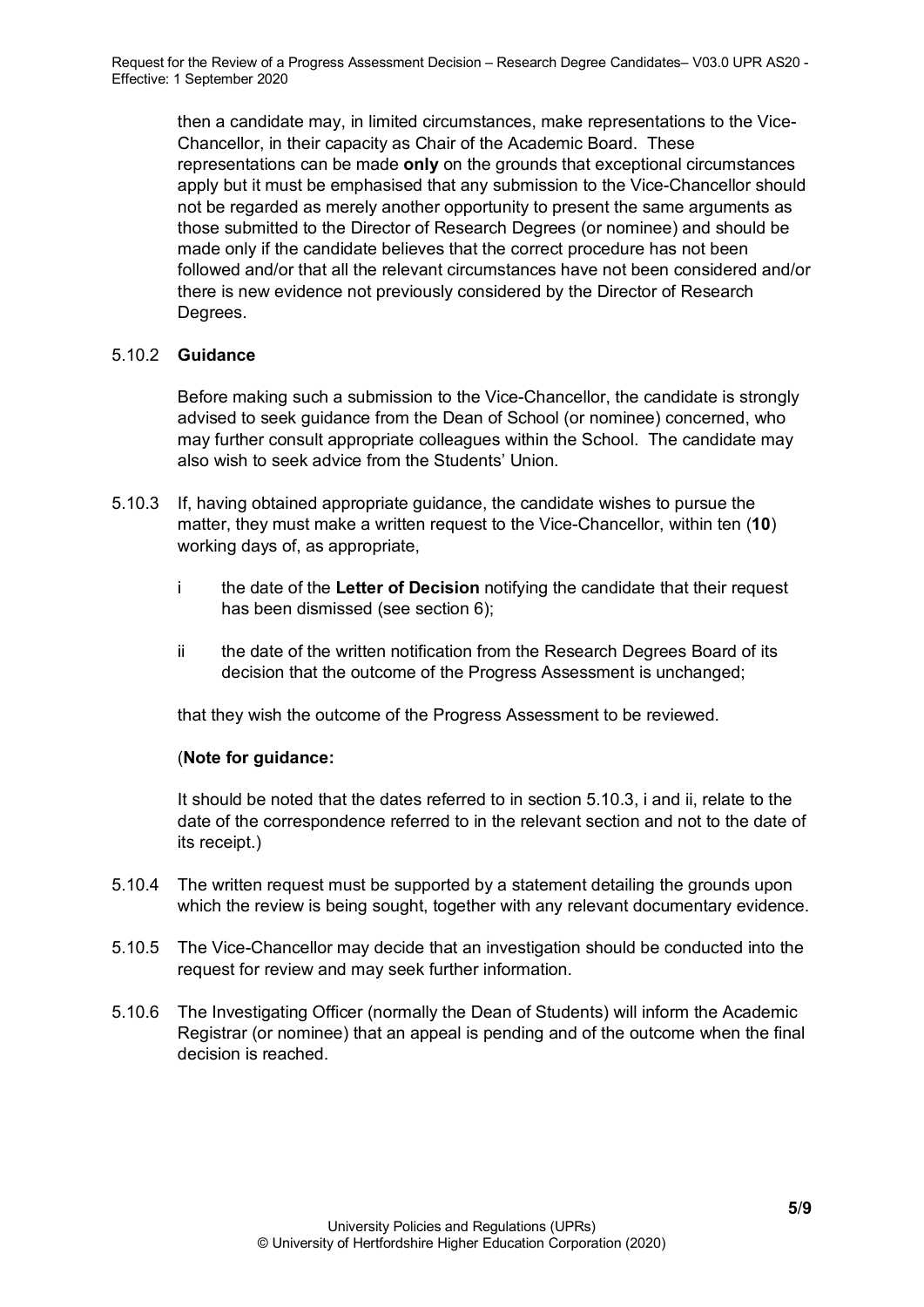- 5.10.7 Upon receipt of the candidate's written submission and the results of any further investigation, the Vice-Chancellor will consider all the evidence and determine whether there is sufficient justification to merit a review. Their decision will be based on an assessment of whether any of the exceptional circumstances referred to in section 5.10.1 apply, and not on any consideration which questions the academic judgement of the Assessment Panel or the Research Degrees Board. Within **20** working days of the receipt of the appeal or as soon as possible thereafter, they will:
	- i dismiss the request, and advise the candidate accordingly by means of a **Letter of Decision** in the format prescribed in section 6, or
	- ii determine that there is sufficient justification to require the Research Degrees Board to reconsider the case, and advise the candidate accordingly by means of a **Letter of Decision** in the format prescribed in section 6, or
	- iii determine that a more detailed review should be made, involving, possibly, the gathering of additional evidence and/or the seeking of further guidance and/or the establishment of a Progress Assessment Appeal Panel, and advise the candidate accordingly in writing.

Where the decision of the Vice-Chancellor is to dismiss the request, the **Letter of Decision** will be accompanied by a **Completion of Procedures Letter**, issued by the Office of the Dean of Students, which may be used in relation to any future dealings with the Office of the Independent Adjudicator.

#### <span id="page-5-0"></span>5.10.8 **Progress Assessment Appeal Panel**

The Vice-Chancellor at their absolute discretion, may require the Secretary and Registrar, as Secretary to the Academic Board, to establish a Progress Assessment Appeal Panel.

- i The Panel will consist of three (**3**) independent senior academics with experience of supervising and examining research degrees, who are not members of the Research Degrees Board, and who have had no previous involvement with the candidate's research programme. The Panel may interview the appellant, may obtain further information, if necessary, and may consider other appropriate representations.
- ii At any meetings to discuss the process of the query, the candidate will be entitled:
	- a to present any evidence or documentation that is relevant to the representations being made and
	- b either to be accompanied by a Student's Adviser (see section 5.10.8, iii) or
	- c where they wish to exercise the right to representation, to be accompanied by a member or nominee of the Students' Union Executive (see section 5.10.8, iii).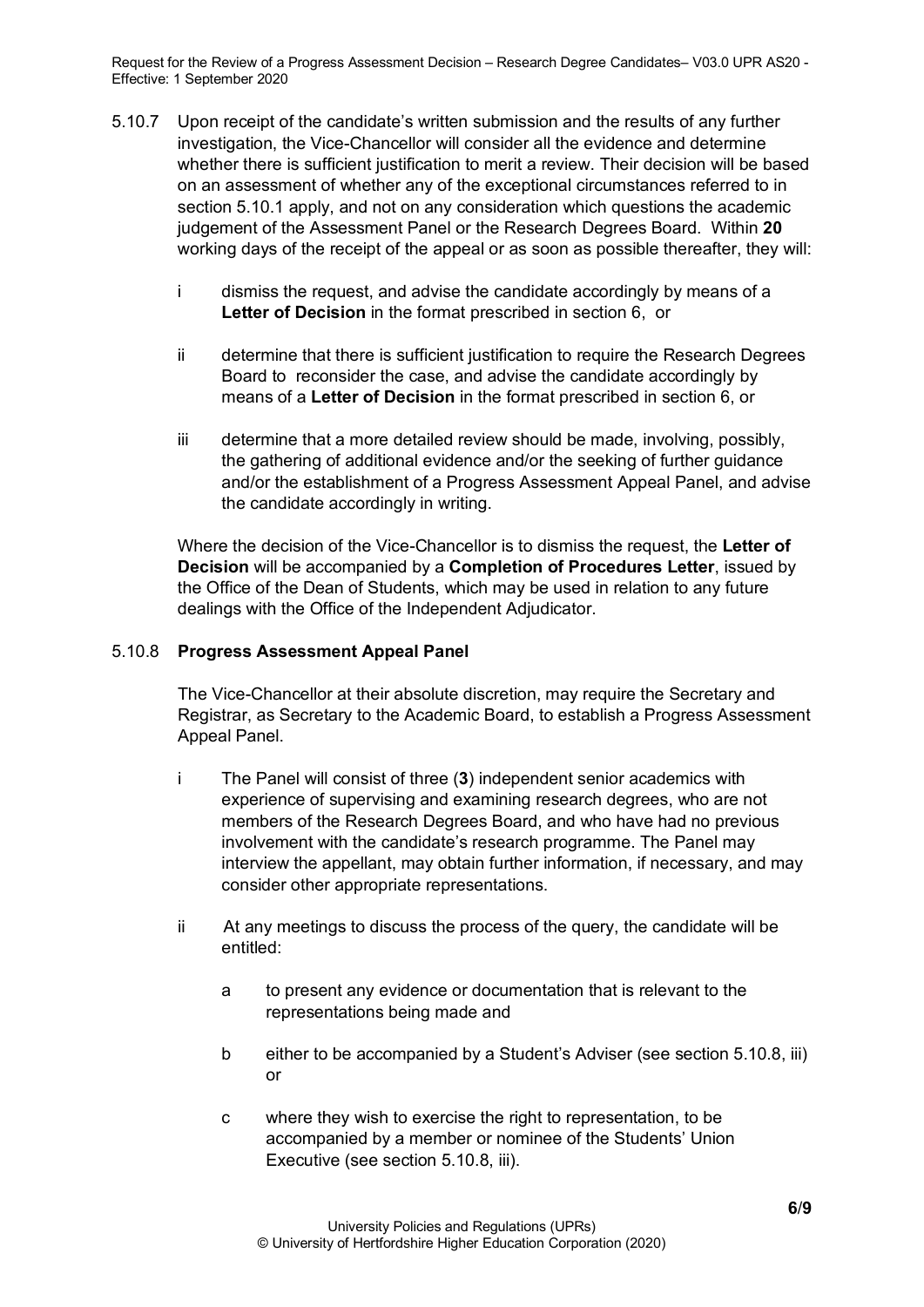#### iii Student's Adviser

- a A candidate may invite another person to accompany them to, and to act as their Adviser, at any meeting (formal or informal) at which the matter is to be discussed.
- b Although the candidate might, for example, invite a lawyer or a Trade Union representative to act as their Adviser, it should be noted that the person attends the meeting purely in an advisory capacity and does not, therefore, act as the student's representative. However, the student may elect to be represented at the meeting by a member or nominee of the Students' Union Executive.
- c Where a candidate wishes to be accompanied by an Adviser at a meeting, they should advise the University, five (**5**) working days beforehand.
- iv Having concluded its deliberations, the Panel will advise the Vice-Chancellor either to dismiss the appeal or to refer the matter back to the Research Degrees Board for review. In the latter case the Panel may, but is not obliged to, offer an opinion on how the Research Degrees Board might best address the matter. The Vice-Chancellor has discretion to accept or reject the advice of the Panel and, in the case of referral, to transmit the opinion of the Panel to the Research Degrees Board, in whole, in part, or not at all.
- 5.10.9 It should be noted that the Vice-Chancellor does not possess the power to alter decisions. They may confirm the view of the Research Degrees Board or require the Research Degrees Board to review the case.
- 5.10.10 The Vice-Chancellor's decision is final and will be communicated, by the Secretary and Registrar, to the appellant by means of a **Letter of Decision** in the format prescribed in section 6. Where the decision of the Vice-Chancellor is to dismiss the request, the **Letter of Decision** will be accompanied by a **Completion of Procedures Letter**, issued by the Office of the Dean of Students, which may be used in relation to any future dealings with the Office of the Independent Adjudicator.
- 5.10.11 At all times it has to be appreciated that the powers of the Vice-Chancellor are limited to the referral of a case back to the Research Degrees Board for reconsideration, if they are satisfied that this is a justifiable course of action. The Research Degrees Board acts under authority delegated to it by the Academic Board and the decision of the Research Degrees Board on a referred appeal is final, other than in exceptional circumstances where the Academic Board may decide to exercise its powers in accordance with the provisions of section B5, UPR  $AS14<sup>2</sup>$  $AS14<sup>2</sup>$  $AS14<sup>2</sup>$ .

<span id="page-6-0"></span><sup>&</sup>lt;sup>2</sup> UPR AS14 'Structure and Assessment Regulations – Undergraduate and Taught Postgraduate Programmes'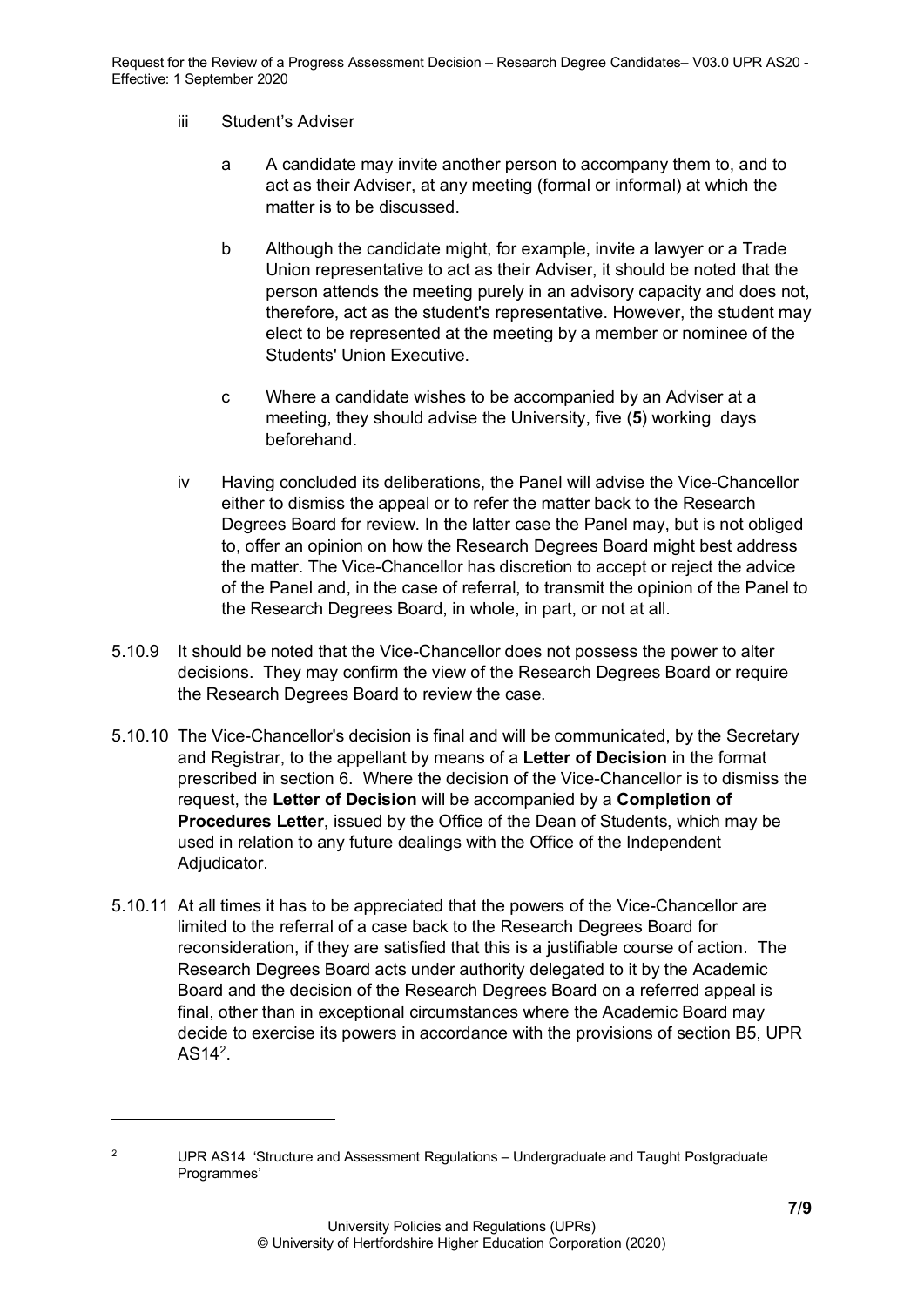### <span id="page-7-0"></span>**6 Letter of Decision**

Decisions reached under the terms of these procedures (UPR AS20) will be communicated to the candidate in writing. Such letters (**Letters of Decision**) will:

- a inform the candidate of the decision;
- b give the reasons why the decision was taken;
- c where the matter has been referred to the Research Degrees Board, advise the candidate that such proceedings of the Research Degrees Board are confidential, that its decisions are a matter of academic judgement, cannot be influenced and are final;
- d explain any further rights of appeal that the student might have.

#### (**Note for guidance:**

Letters of Decision will be sent to the email address the student has provided to the University for all correspondence and, where possible, by recorded mail.)

# <span id="page-7-1"></span>**7 Academic Board**

- 7.1 In very exceptional circumstances, for example, where it believes that the Research Degrees Board has misused or otherwise contravened its authority or there are procedural irregularities, the Academic Board has the power to consider and, if appropriate, change the decision of the Research Degrees Board. In such exceptional circumstances, the delegation of authority made to the Research Degrees Board by the Academic Board would be revoked temporarily  $3$ .
- 7.2 Candidates should note that the procedures set out elsewhere in this document (UPR AS20), which have been approved by the Academic Board, provide the mechanism whereby they may progress queries about recommendations or decisions on progression.

# <span id="page-7-2"></span>**8 Vice-Chancellor**

The Vice-Chancellor has discretion to draw to the attention of the Research Degrees Board any relevant matter and to request that the Research Degrees Board reconsiders its decisions in light of the information provided to it by the Vice-Chancellor. However, the Vice-Chancellor does not possess the power to alter the decisions of the Research Degrees Board.

<span id="page-7-3"></span><sup>3</sup> **See Academic Board Minute**: 725.3, 15 March 2000.